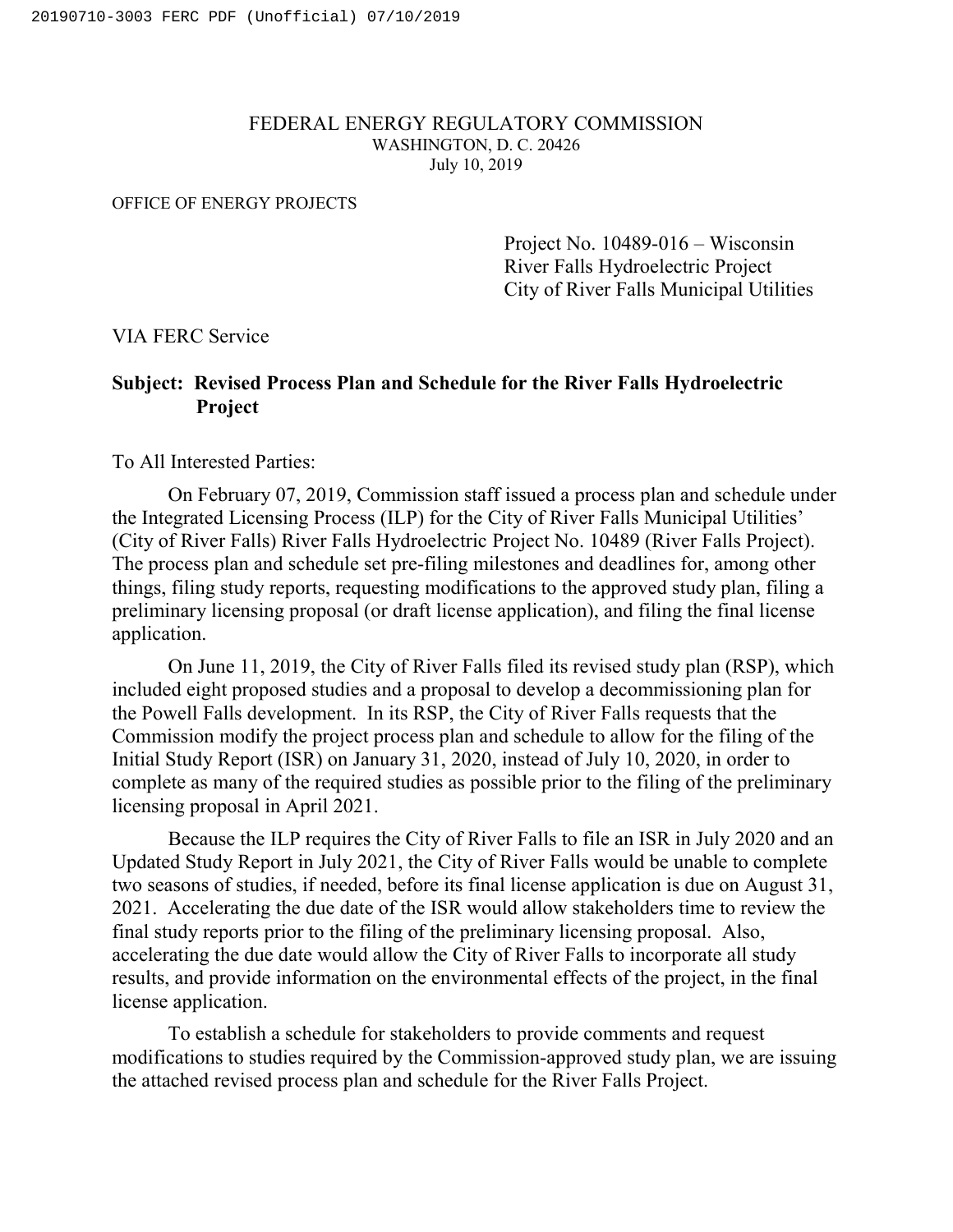Project No. 10489-016 2

If you have any questions, please contact Shana Wiseman at (202) 502-8736 or [shana.wiseman@ferc.gov.](mailto:shana.wiseman@ferc.gov)

Sincerely,

 $\nu$ 

Vince Yearick Director Division of Hydropower Licensing

Attachment: Revised Process Plan and Schedule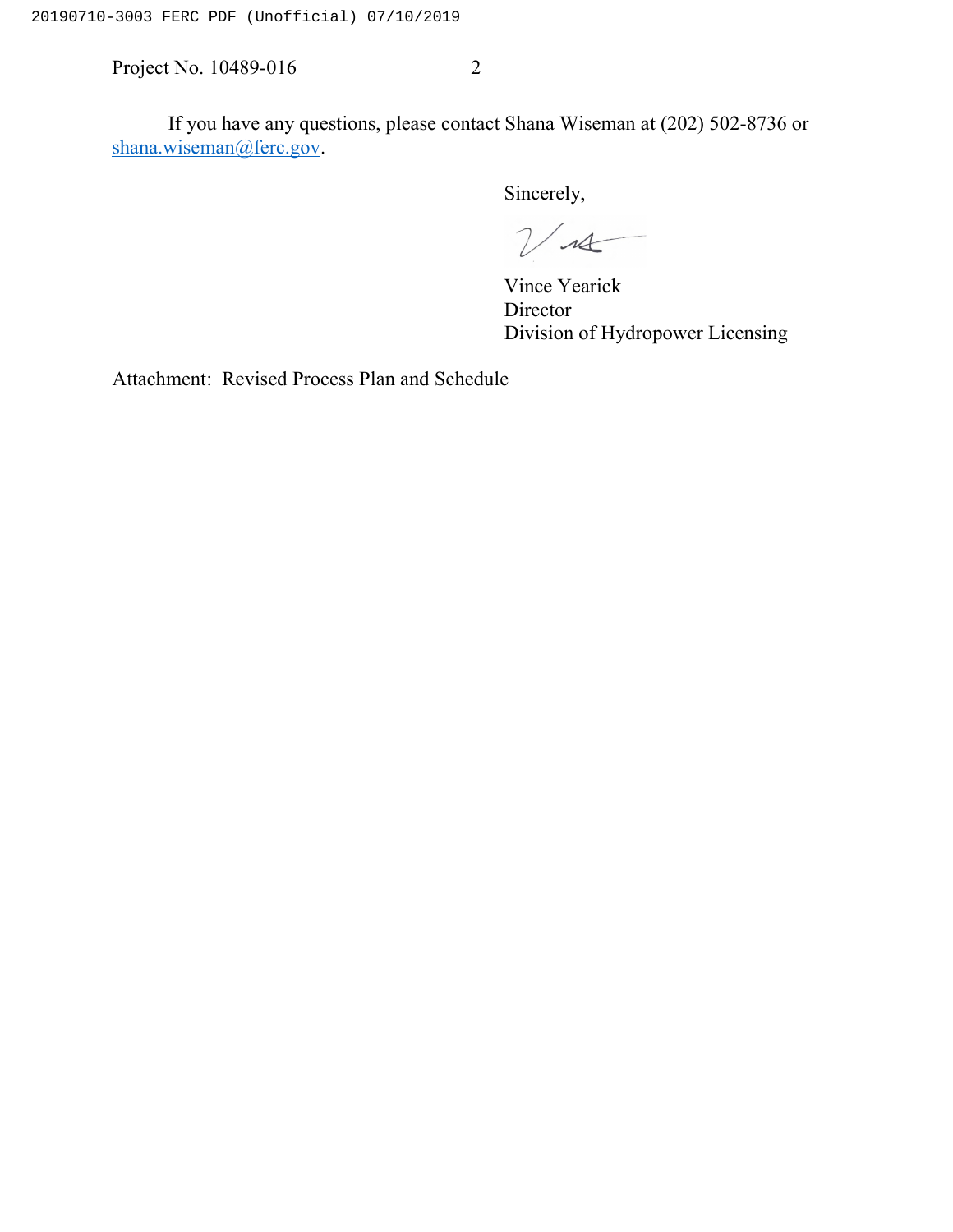Project No. 10489-016 3

## **REVISED PROCESS PLAN AND SCHEDULE**

The process plan and schedule do not include all milestones that will be needed to process the license application. Shaded milestones are unnecessary if there are no study disputes. If a due date falls on a weekend or holiday, the due date is the following business day. Early filings or issuances will not result in changes to these deadlines.

| <b>Responsible Party</b>              | <b>Pre-Filing Milestone</b>                               | <b>Date</b> | <b>FERC</b><br><b>Regulation</b> |
|---------------------------------------|-----------------------------------------------------------|-------------|----------------------------------|
| <b>FERC</b>                           | Director's Study Plan Determination                       | 7/11/19     | 5.13(c)                          |
| Mandatory<br>Conditioning<br>Agencies | Any Study Disputes Due                                    | 7/31/19     | 5.14(a)                          |
| Dispute Panel                         | Third Dispute Panel Member Selected                       | 8/15/19     | 5.14(d)                          |
| Dispute Panel                         | <b>Dispute Resolution Panel Convenes</b>                  | 8/20/19     | 5.14(d)(3)                       |
| City of River Falls                   | <b>Applicant Comments on Study Disputes</b><br>Due        | 8/25/19     | 5.14(i)                          |
| Dispute Panel                         | <b>Dispute Resolution Panel Technical</b><br>Conference   | 8/30/19     | 5.14(j)                          |
| Dispute Panel                         | <b>Dispute Resolution Panel Findings</b><br><b>Issued</b> | 9/19/19     | 5.14(k)                          |
| <b>FERC</b>                           | Director's Study Dispute Determination                    | 10/9/19     | 5.14(1)                          |
| City of River Falls                   | <b>First Study Season</b>                                 | 2019-2020   | 5.15(a)                          |
| City of River Falls                   | <b>Initial Study Report</b>                               | 1/31/20     | 5.15(c)(1)                       |
| All stakeholders                      | <b>Initial Study Report Meeting</b>                       | 2/15/20     | 5.15(c)(2)                       |
| City of River Falls                   | <b>Initial Study Report Meeting Summary</b>               | 3/01/20     | 5.15(c)(3)                       |
| All stakeholders                      | Any Disputes/Requests to Amend Study<br>Plan Due          | 3/31/20     | 5.15(c)(4)                       |
| All stakeholders                      | Responses to Disputes/Amendment<br><b>Requests Due</b>    | 4/30/20     | 5.15(c)(5)                       |
| <b>FERC</b>                           | Director's Determination on<br>Disputes/Amendments        | 5/30/20     | 5.15(c)(6)                       |
| City of River Falls                   | <b>Second Study Season</b>                                | 2020-2021   | 5.15(a)                          |
| City of River Falls                   | <b>Updated Study Report due</b>                           | 1/30/21     | 5.15(f)                          |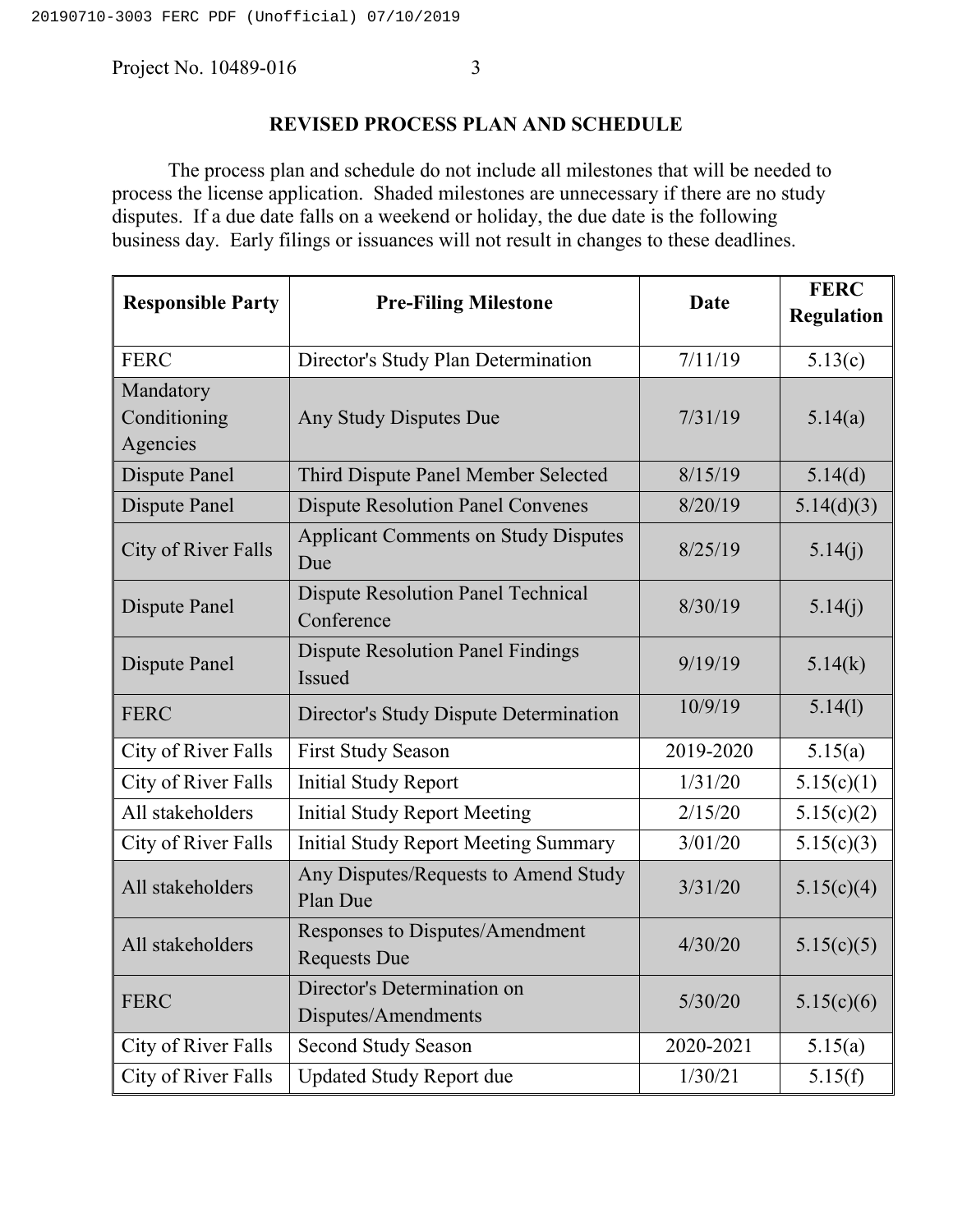Project No. 10489-016 4

| <b>Responsible Party</b> | <b>Pre-Filing Milestone</b>                                        | <b>Date</b> | <b>FERC</b><br><b>Regulation</b> |
|--------------------------|--------------------------------------------------------------------|-------------|----------------------------------|
| All stakeholders         | <b>Updated Study Report Meeting</b>                                | 2/14/21     | 5.15(f)                          |
| City of River Falls      | <b>Updated Study Report Meeting</b><br>Summary                     | 3/1/21      | 5.15(f)                          |
| All stakeholders         | Any Disputes/Requests to Amend Study<br>Plan Due                   | 3/31/21     | 5.15(f)                          |
| All stakeholders         | Responses to Disputes/Amendment<br><b>Requests Due</b>             | 4/30/21     | 5.15(f)                          |
| <b>FERC</b>              | Director's Determination on<br>Disputes/Amendments                 | 5/30/21     | 5.15(f)                          |
| City of River Falls      | <b>File Preliminary Licensing Proposal</b>                         | 4/3/21      | 5.16(a)                          |
| All stakeholders         | <b>Preliminary Licensing Proposal</b><br><b>Comments Due</b>       | 7/02/21     | 5.16(e)                          |
| City of River Falls      | File Final License Application                                     | 08/31/21    | 5.17                             |
| City of River Falls      | <b>Issue Public Notice of License</b><br><b>Application Filing</b> | 9/14/21     | 5.17(d)(2)                       |